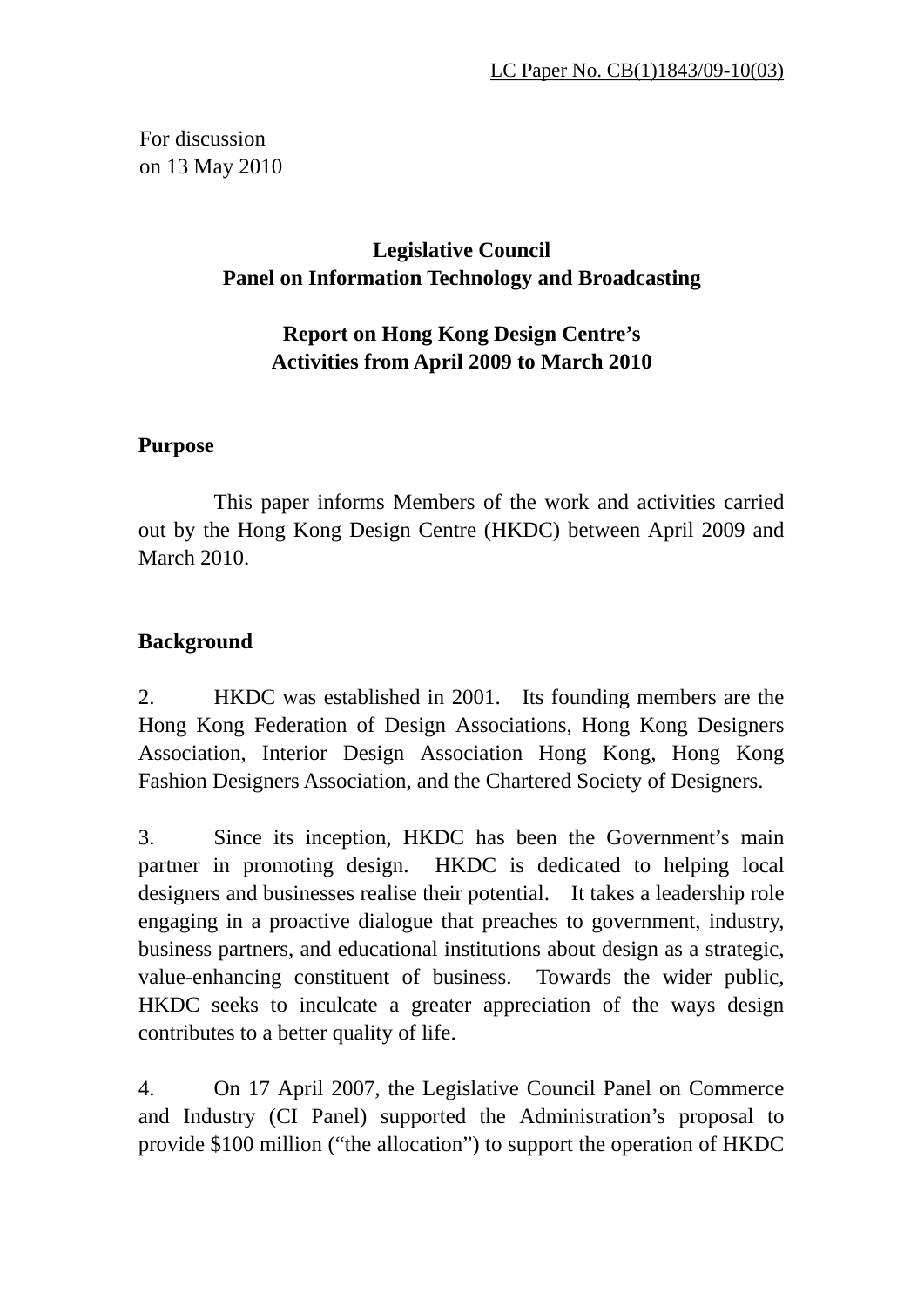over a period of five years<sup>1</sup> and the Finance Committee approved the allocation on  $25$  May  $2007<sup>2</sup>$ . The Administration undertook to report on a regular basis to the CI Panel on the progress of the work of HKDC and the relevant initiatives taken to promote design and innovation. On 15 April 2008, HKDC made its first report covering the period from July 2007 to March 2008 and on 19 May 2009, its second report covering the period from April 2008 to March 2009. This is HKDC's third report, which covers the period from April 2009 to March 2010. Following the establishment of the Create Hong Kong (CreateHK) office in June 2009, and with the transfer of the housekeeping responsibility of HKDC from the Innovation and Technology Commission to CreateHK, the third report of HKDC is submitted to this Panel which now covers the area of creative industries, instead of the CI Panel.

## **Programmes and Activities (April 2009 to March 2010)**

5. Through its diversified programmes and activities, HKDC aims to cultivate a wider and more strategic use of design whereby design goes beyond form and aesthetics to encompass function, process, communications and strategy. It seeks to instil a new mode of thinking that design is as relevant to product as it is to environment, communications, services and customer experiences; that design and design management skills have to be augmented in order to increase competitiveness; that designers have to work more closely with professionals in providing strategic and customer-centric solutions to clients; and that the public sector has a crucial role to play in the wider use of design.

6. In order to achieve these aims, HKDC works through the InnoCentre and local educational institutions; collaborates with local, Mainland, and international partners; and establishes itself as the focal point for information on design know-how and provides a business network for all involved in the field. Major initiatives have been

 $\overline{a}$ 

<sup>&</sup>lt;sup>1</sup> LC Paper CB(1)1319/06-07(03) and LC Paper CB(1)1644/06-07

<sup>&</sup>lt;sup>2</sup> FCR(2007-08)14 and LC Paper No: FC 124/06-07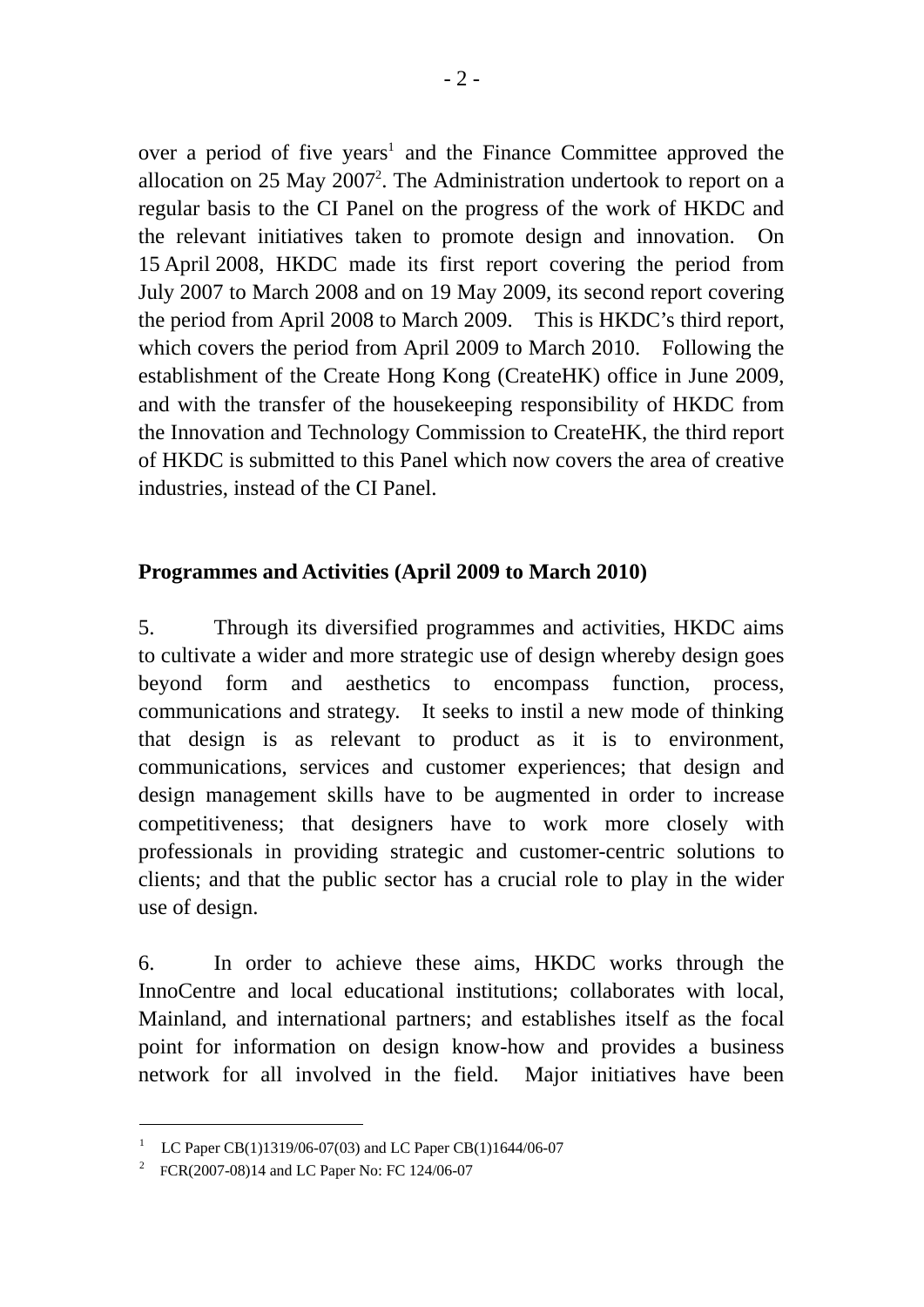mapped out in the following areas –

- a) Design for designers;
- b) Design for business and public sector;
- c) Design for the general public; and
- d) Raising the profile of Hong Kong as a design hub.

7. In 2009-10, HKDC held a wide variety of programmes comprising design-related seminars, exhibitions, conferences, workshops, forums, publications, awards and others, including its flagship project, Business of Design Week. Details are set out in **Annex 1**.

8. These programmes and activities aimed to position Hong Kong as a prime regional design centre; promote design excellence and awareness; showcase Hong Kong's design talents; educate the design, business and public service communities; nurture design start-ups; and promote and network internationally.

### **Finance**

9. **Annex 2** sets out the income and expenditure of HKDC from 1 July 2007 to 31 March 2012. With the funding from Government, sponsorship and income from its activities, HKDC seeks to meet the expenditure for sustaining its activities. Apart from utilising the \$100M Government funding allocation, HKDC may also apply for funding under the DesignSmart Initiative (DSI) and other initiatives/funds for activities beyond the basic services envisaged for the allocation. **Annex 3** sets out the income and expenditure from 2007-08 to 2011-12 for activities carried out with DSI funding.

#### **Corporate Governance and Management of Funding**

10. In the past year, HKDC has taken various administrative measures to improve its internal control and accounting systems. The Executive Director has made it a rule to review irregularities and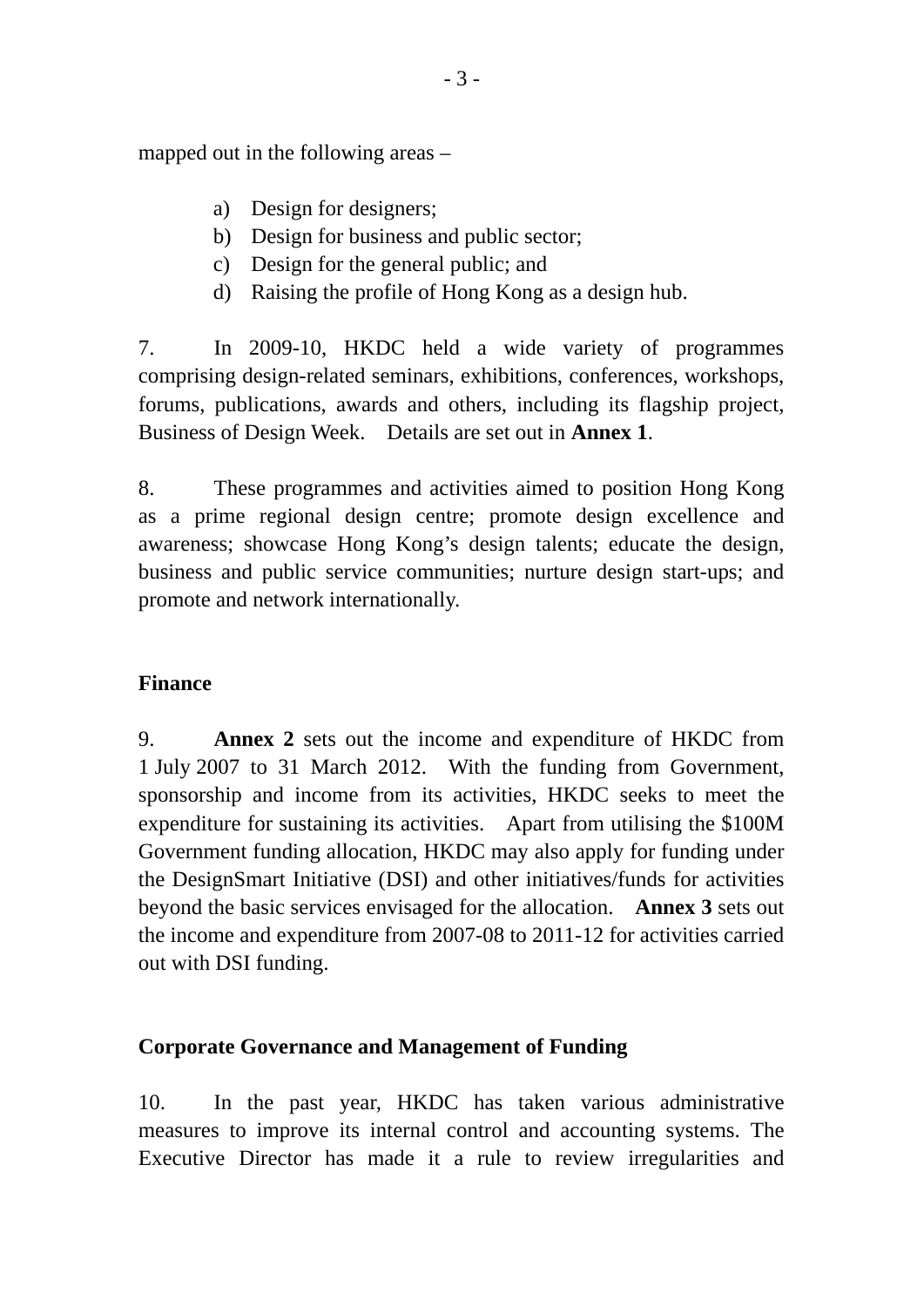non-compliance cases at his regular meetings with the staff, thus acting as a deterrent to such practices. To ensure that the operational procedures of HKDC comply with its own corporate governance, an outside audit firm has been appointed to execute an internal audit programme covering areas related to projects, finance and administration.

11. HKDC has fully implemented a two-tier reporting system for managing potential conflicts of interest of its directors since 2009. Apart from reporting their potential conflicts of interest at board or committee meetings, directors are now also required to disclose their general interests, direct or indirect, pecuniary or otherwise, on appointment to the board of HKDC. Their declarations are also available for inspection by members of the public upon request.

## **Looking Ahead**

12. Through its wide range of programmes, events, awards and initiatives, HKDC will encourage, inspire, support and facilitate more strategic use of design as an instrument for sustainable competitiveness, economic prosperity and overall well-being of the society. HKDC will actively engage and foster closer partnerships with its stakeholders locally, on the Mainland and overseas. Its value-added approach will help enhance Hong Kong's position as the Asia's world city and promote Hong Kong as a vibrant, creative and enterprising location for design talents and professionals.

13. Looking ahead, HKDC will continue to roll out projects to promote innovation and design development and raise Hong Kong's profile as a creative capital and design hub. A major highlight is a project to tie in with Expo 2010 Shanghai. HKDC will organise a multi-faceted programme entitled "Hong Kong: Creative Ecologies – Business, Living, Creativity" in Shanghai from May to October 2010. Similar programme will also be held in Hong Kong after Expo 2010 Shanghai. The 6-month programme in Shanghai includes an exhibition and a series of forums/conferences with international and regional/local speakers. The exhibition, under the banner "Creative Ecologies", is an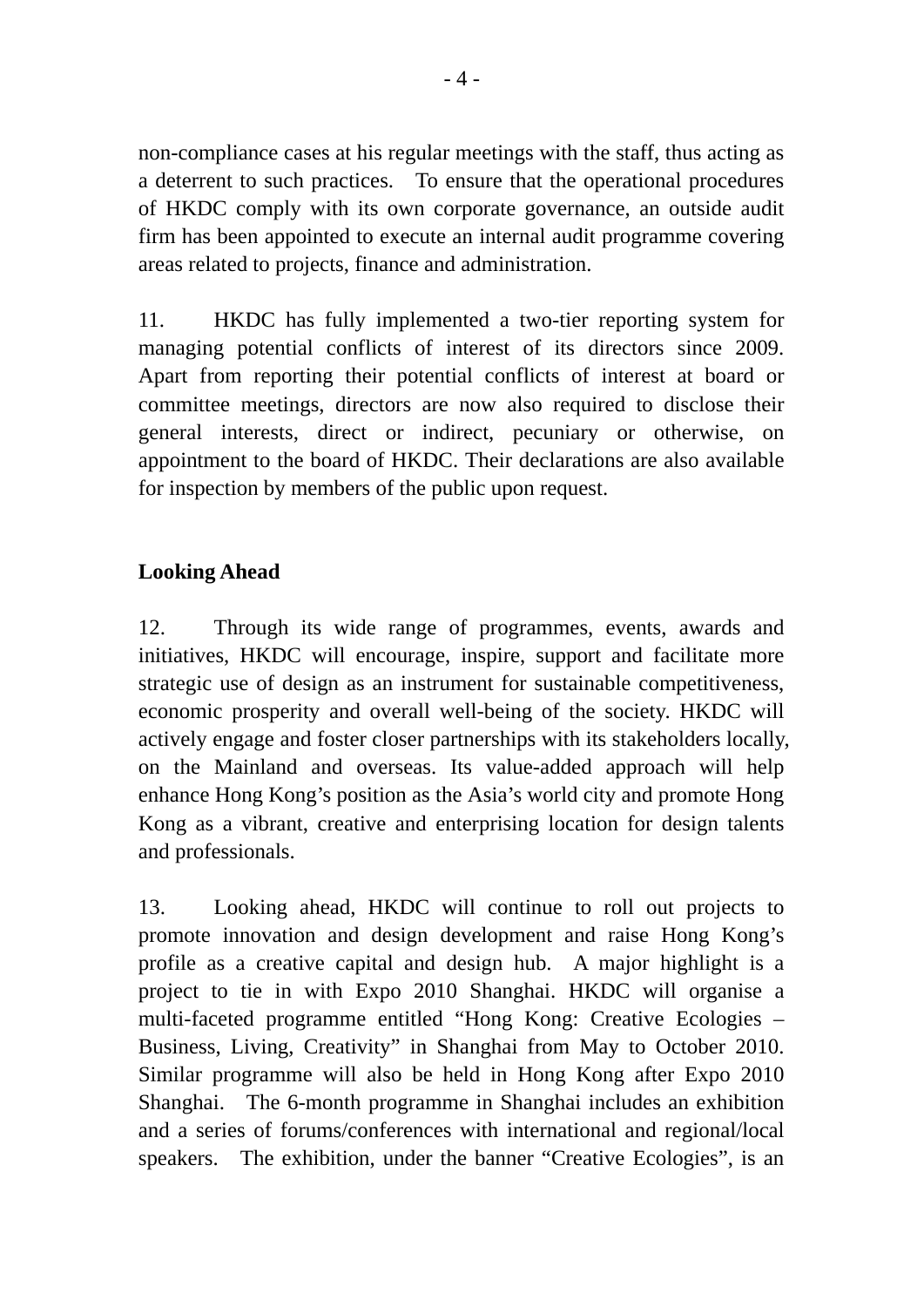exploration of Hong Kong's growing design power as well as its creative DNA. It will feature the iconic works of hallmark names and cover genres from fashion and luxury goods to product and spatial design. The three "Creative Zones" of the exhibition will describe the creative ecologies that make Hong Kong so vibrant, display examples of Hong Kong's creative landscape of innovators, and present a glimpse of the talent of emerging young designers. To supplement and complement the exhibition, two conferences on creative industries showcasing the work of young designers and workshops featuring past winners of the Hong Kong Young Design Talent Awards will be organised. There will also be a six-day tour to Shanghai for design students and young designers to broaden their horizon and facilitate exchange with design professionals and students in Shanghai.

14. Another major project is the annual Business of Design Week (BODW), which is one of the most significant events on the international design calendar and Asia's leading annual event on design, innovation and brands. With Japan as the partner country, BODW 2010, to be held in end November 2010, will highlight the best of the Japanese design, such as brand building, creativity and innovation, architecture and design, art and cultural development. Japanese design experts will be invited to present in the BODW Forum, also known as the Forum of Masters, on various design topics. During the BODW period, Japan External Trade Organisation in conjunction with Japan's Ministry of Economy, Trade and Industry will also hold a "kansei-Japan Design Exhibition" featuring numerous product displays and visual installations to promote understanding of the Japanese spirit behind Japanese manufacturing. These events and activities will provide valuable exposure and inspiration to our design and industry sectors.

15. In engaging the community's interest in design, HKDC has been commissioning RTHK for producing TV series on design. Following two successful series in the past few years, the Chinese version of the third eight-episode TV series titled "Design Cities", which featured eight design cities around the world, was aired from 12 December 2009 to 6 February 2010 on TVB Jade. The TV series was very well received and has recently won many international awards, namely, (i) Award of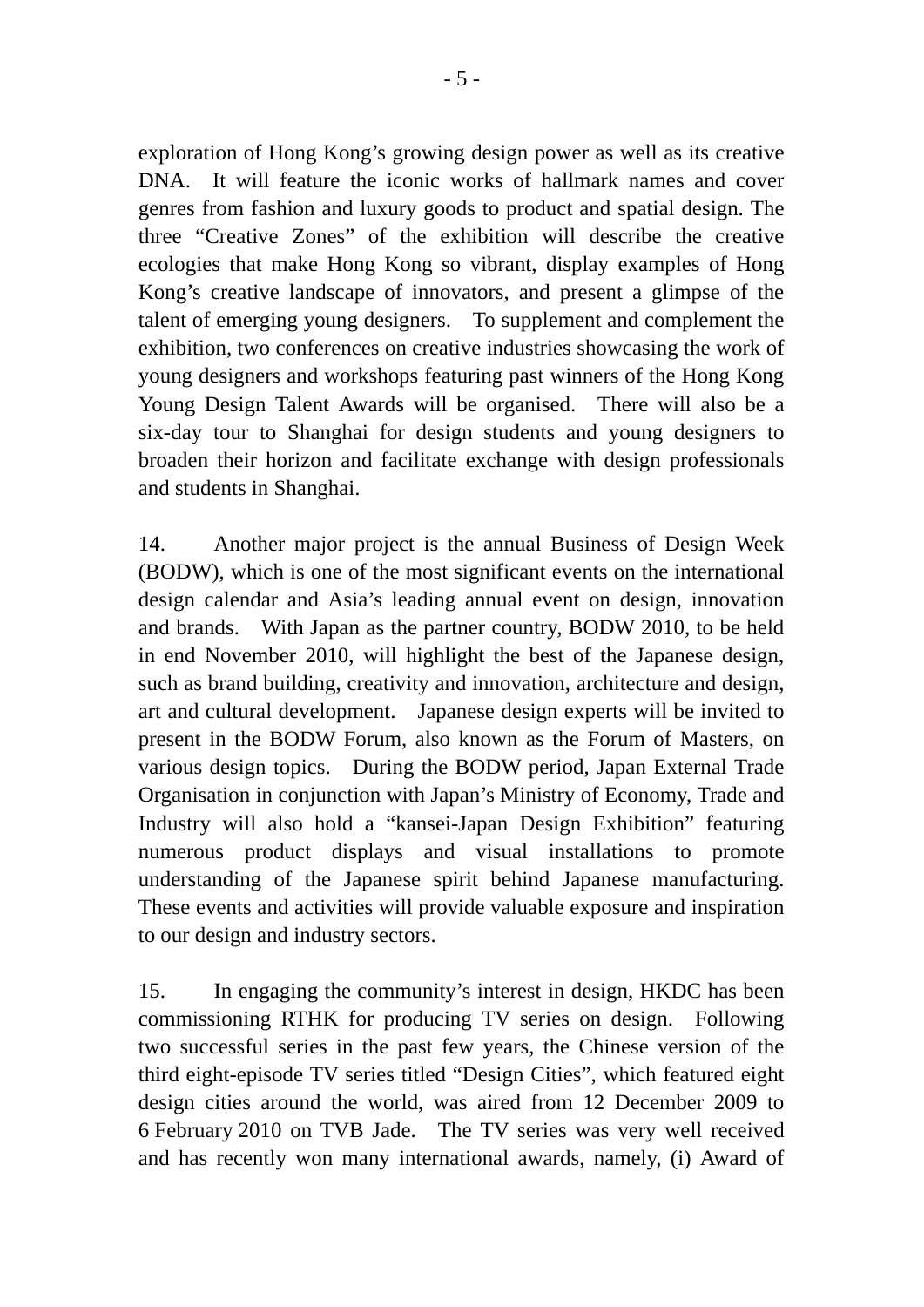Excellence, cinematography, Accolade Competition (for the episode on Kyoto); (ii) Award of Merit, feature documentary, Accolade Competition (for the episode on Berlin); and (iii) Certificate of Merit, educational program, Hugo Television Awards 2010 (for two episodes on Copenhagen and San Paulo respectively). In view of its very good reception, the Chinese series will be re-run from July to August 2010 on TVB J2 and the English version of the series will also be shown from 29 April to 17 June 2010 on TVB Pearl. Further TV series have been put on the plan of HKDC.

#### **Advice Sought**

16. Members are invited to note HKDC's activities carried out in 2009-10.

### **Commerce and Economic Development Bureau May 2010**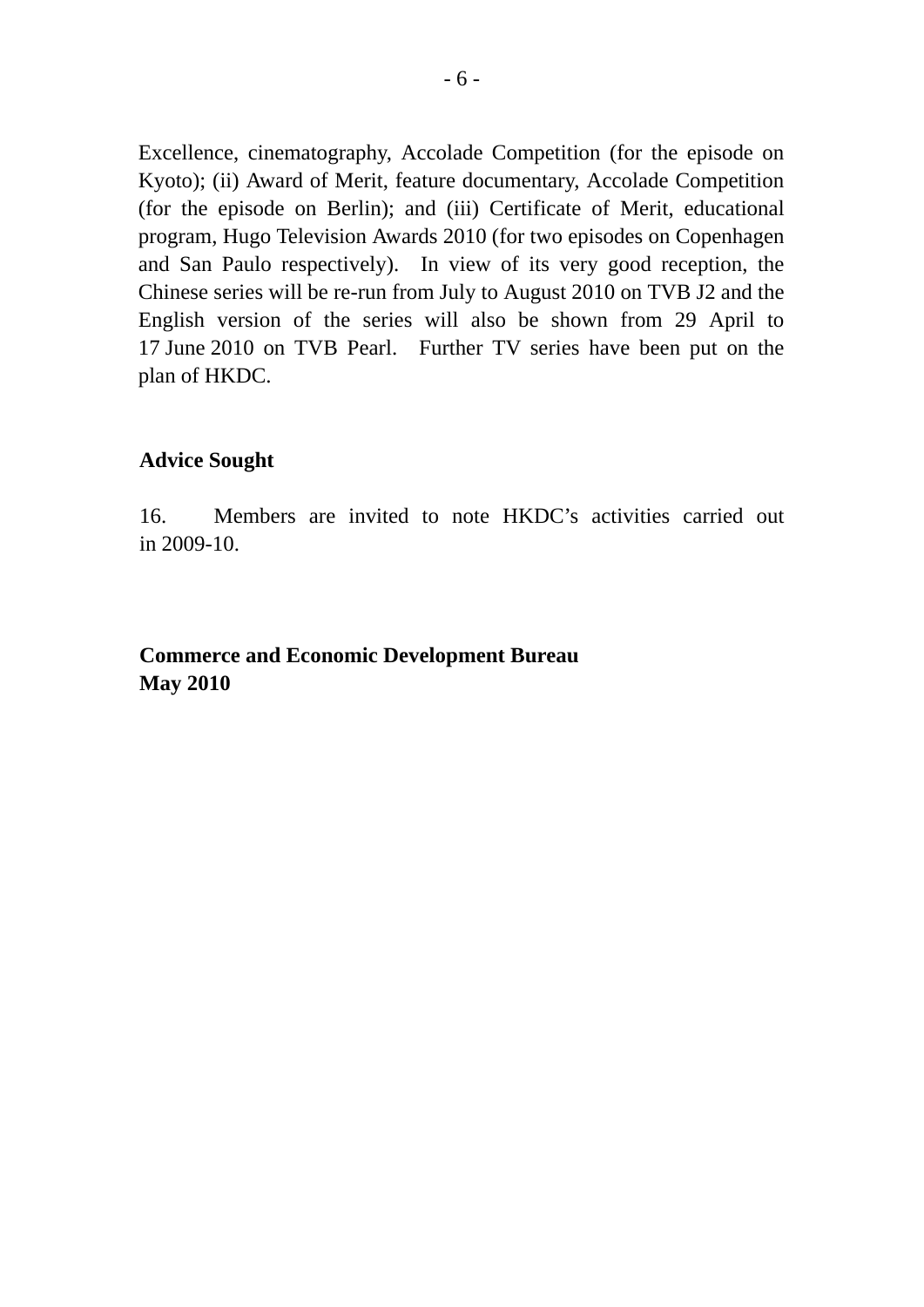## **Summary of Programmes of the Hong Kong Design Centre in 2009/2010**

### **Design for designers**

 A number of workshops, seminars and conferences aiming to enrich novice and experienced designers' cultural underpinning, business, entrepreneurial and professional skills were organised year-round by HKDC. In addition, HKDC continued to run the design awards programme in 2009 to recognise design excellence.

2. To strengthen the design industry's knowledge of intellectual property, a **series of seminars on intellectual property culture** were organised in conjunction with the Federation of Hong Kong Industries on 3 June 2009, 8 August 2009 and 15 October 2009. A **Business of Intellectual Property Forum** was held on 3 December 2009. The forum included topics important to business, e.g. intellectual property financing and intellectual property valuation. International and local experts presented the latest trend and development, and shared valuable experience and insight on the opportunities to innovation and intellectual property, particularly amidst new developments in the Pearl River Delta (PRD). Furthermore, 96 sessions of **Free Intellectual Property Consultation Service** had been arranged for local designers, design firms and SMEs from April 2009 to March 2010.

3. Through the joint effort of HKDC and the Hong Kong Trade Development Council (HKTDC), **Global Design Network (GDN) 2009**  was held on 2 December 2009 at the Hong Kong Exhibition and Convention Centre. The morning session focused on presentations by GDN members while the afternoon session was a symposium attended by over 300 GDN members and participants. The theme for the event was "Fostering an Entrepreneurial Mindset in Today's Creative Graduates" and the plenary speakers were Prof. Susan Street, Executive Dean, Creative Industries Faculty, Queensland University of Technology and Prof. Apex P.S. Lin, Director, Culture & Creative Industries Centre, National Taiwan Normal University.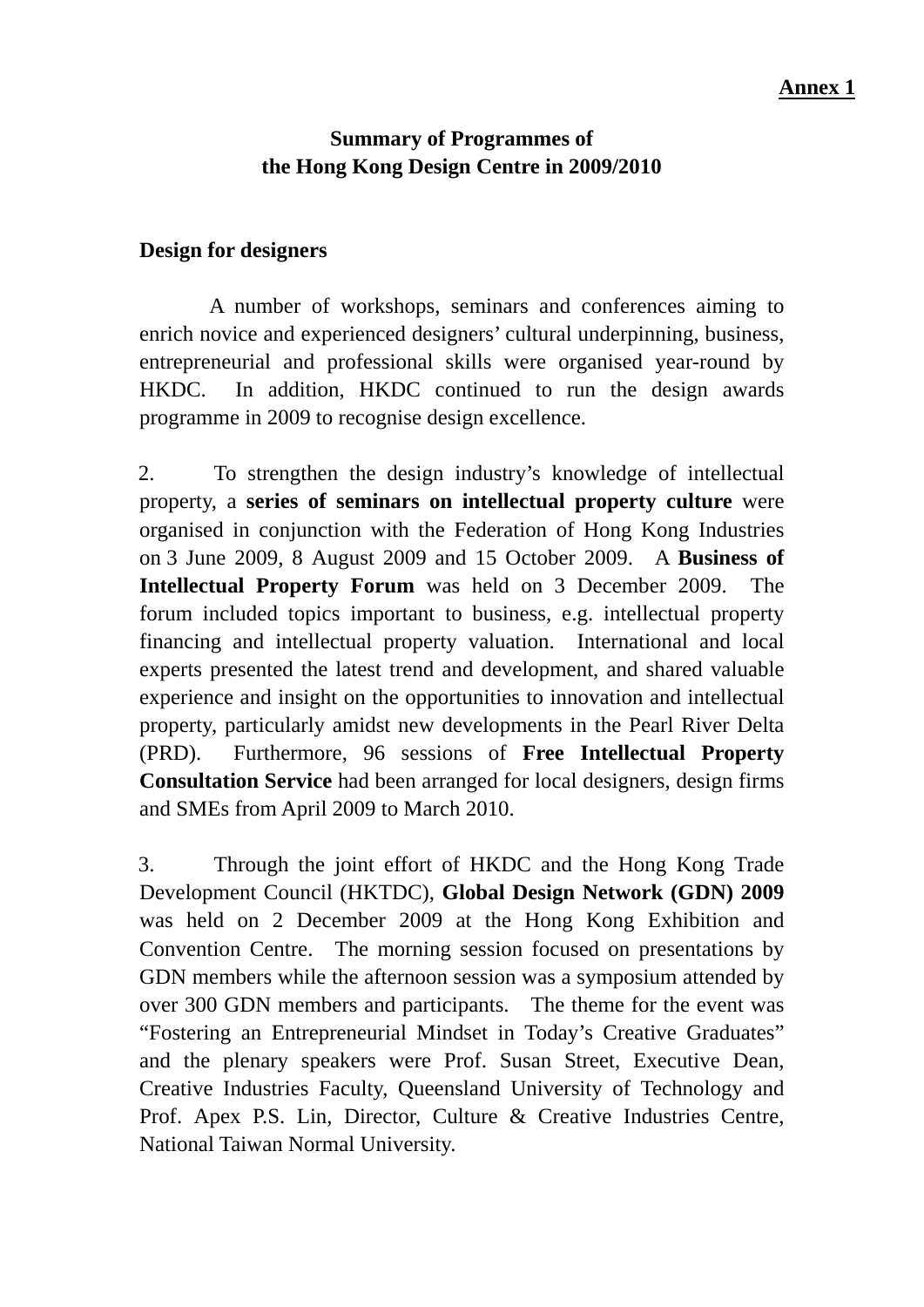4. In July 2009, an overseas master class on "**Shoes and Accessories Design**" was conducted for practising designers. Lectures and workshops were led by renowned designers and academics from Domus Academy of Italy.

5. During the period from May to September 2009, HKDC co-organised with the Chinese University of Hong Kong a multi-module programme titled the "**Entrepreneurship for Design and Creative Business**" comprising lectures, experience sharing opportunities and hands-on programme. The creative and design education programme with 30 creative entrepreneurs as participants held in 2009 was customised to respond to the local rapidly changing business environment. As an extended programme, a full-day advanced workshop providing hands-on training on **Accounting Workshop for Design & Creative Business for Design Professionals** was also launched in March 2010.

6. To promote community-wide design awareness and appreciation, HKDC organised an outreaching programme "**Ready to Go? Saturdays in Design**", which included workshops on specific design discipline and visits to designers' studios, showrooms and manufacturing factories. The first series of programme comprising four workshops on "**Eco Saturdays – Bridging Sustainability to Life**" was held for over 100 participants in October 2009. The second series of the programme on "**Heritage x Art x Design**" was held in collaboration with Hulu Culture in December 2009 and January 2010. With the engagement of 15 local professional designers as workshop leaders, a series of creative workshops to revitalise Central and Sheung Wan district were organised for 300 students from local design schools. The third series "**Design to Make Taste: Rediscovering Senses through Design**" held in March 2010 was a programme revolving around the theme of "Food in Design" when nearly 100 participants were allowed to discover how food with a touch of design could stimulate their senses in daily life.

7. Two intensive one-day workshops titled "**Creating the Perfect Design Brief**" and "**Making the In-House Design Function a Strategic Competency**" were conducted by internationally recognised design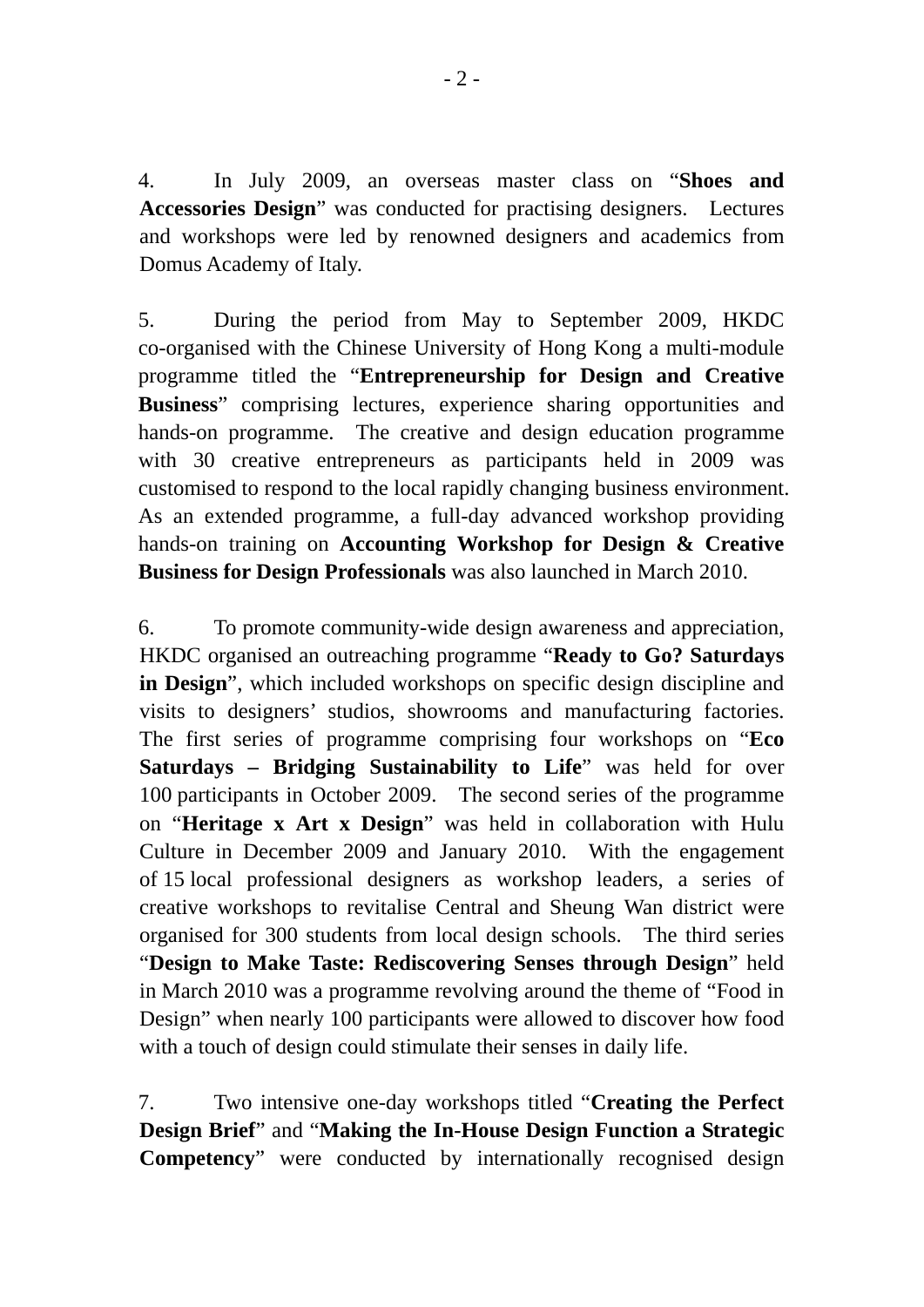expert Peter L. Philips from Design Management Institute on 13 and 14 November 2009. Understanding how to develop a well-crafted design brief could stimulate creative thinking, shorten the completion time for a project and practically guarantee expedient approval for a design solution.

8. **The Hong Kong Design Directory**, a novelty in Hong Kong, was launched by HKDC in June 2008. It provides an online database of local designers and design companies for easy access by potential users of design here in Hong Kong and around the world. To sustain the awareness of the target users, HKDC initiated a series of promotional activities (e.g. promoting the Directory at the "**Creativity in Business**  Forum in PRD<sup>"</sup> organised by the HKTDC) during the year. By March 2010, 1,900 design firms were registered and a monthly click rate of more than 300,000 was recorded.

- 9. As in previous years, HKDC conferred in 2009
	- (a) the **Design for Asia Awards** to promote good design as well as good applications of design by showcasing excellence demonstrated by companies that have generated business success through design which reflects or has had an impact on the Asian lifestyle;
	- (b) the **Design Leadership Award** to a corporate leader who has developed and applied design to achieve exceptional business success;
	- (c) the **World's Outstanding Chinese Designer** to an individual designer of Chinese ethnicity who has achieved prolonged success and contributed to the development of design and designers; and
	- (d) the **Hong Kong Young Design Talent Awards** to promising young design talents from Hong Kong.

In category (a), a total of 66 awards were granted including 10 Grand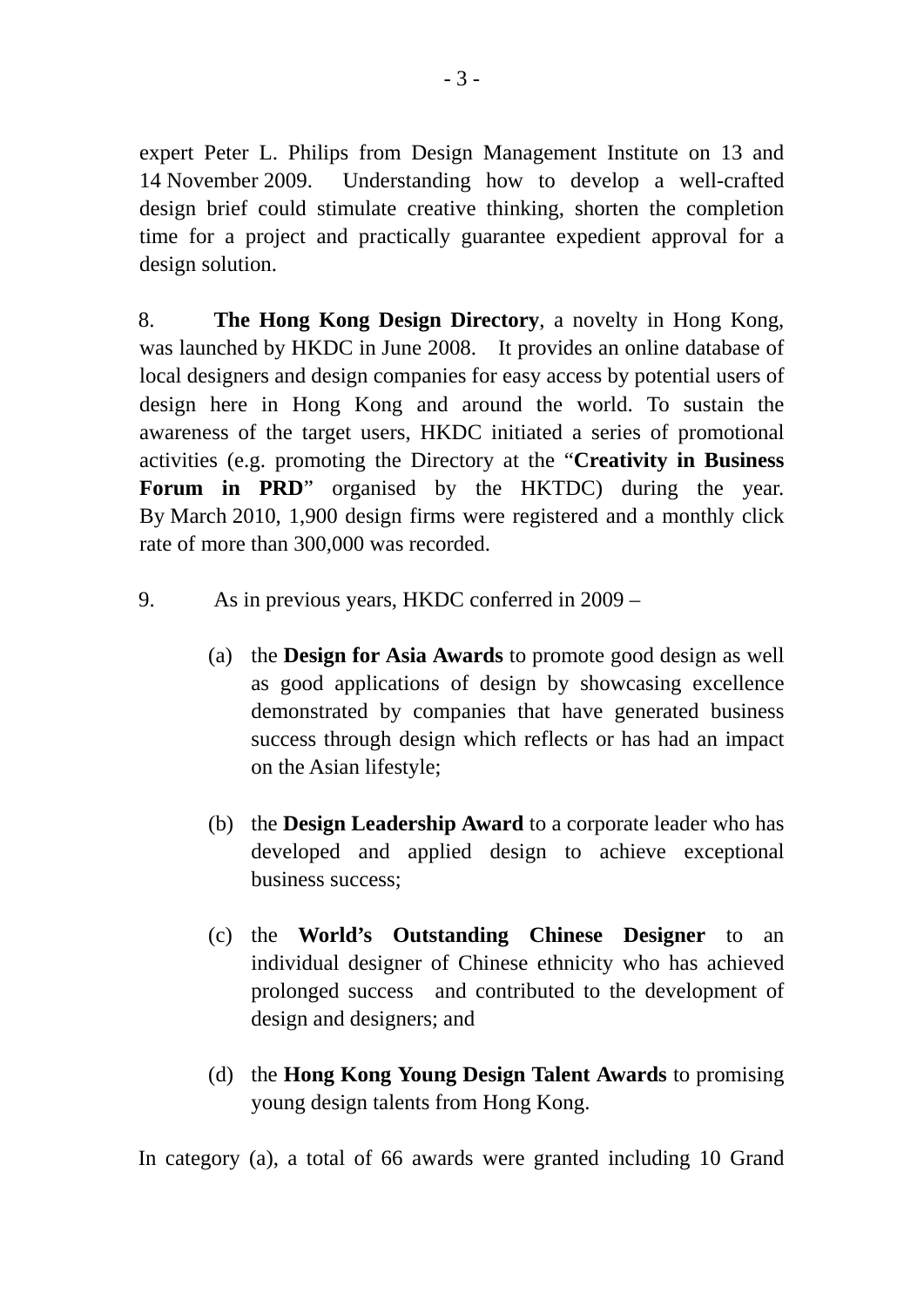Awards and three Special Awards for Culture, Technology and Sustainability. In category (b), Ms. Kigge Hvid, CEO of INDEX:, Denmark was awarded the Design Leadership Award. In category (c), Ms. Ma Ke, Founder of Wuyong Studio China, was awarded the title of the World's Outstanding Chinese Designer 2009. In category (d), four practising designers and two design students were awarded sponsorships while six other outstanding candidates were given merit awards.

10. To tie in with the promotion of the Design for Asia Awards, HKDC organised a lecture series comprising two sessions on 18 September 2009 and 7 October 2009. The first session was conducted by Ms. Kelly Cheng, Creative Director of the Press Room Publishing Consultancy of Singapore on the topic of "Design on Asian Perspective" while the second session was jointly hosted by Michel de Boer, Creative Director of Studio Dumbar (the Netherlands) on "Suspicion! Democracy!" and Mark Dytham of Klein Dytham Architecture (Japan) on "4P – Projects, Paint, Phones and Pecha Kucha". Each session attracted around 150 participants.

11. HKDC is currently undergoing a research project on "**A Study on Hong Kong Design Index**" to develop and construct an index framework to measure the design performance of our design sector. The study, which reviews the current dynamics of Hong Kong design industry, may assist various parties for the future development of design-related education, training and deployment of design in mainstream industrial or business process.

### **Design for Business and the Public Sector**

12. **Reinventing with Design (ReD)** is an annual week-long programme aiming to enhance professional knowledge and skills as well as creativity and innovation among the design and business community. The theme of the main forum of ReD 2009 was "Reinventing Industries in Pearl River Delta – From 'Made in PRD' to 'Created in PRD'". The forum highlighted innovation through creativity, leveraging the PRD for growth, transformation and re-invention of traditional industries, and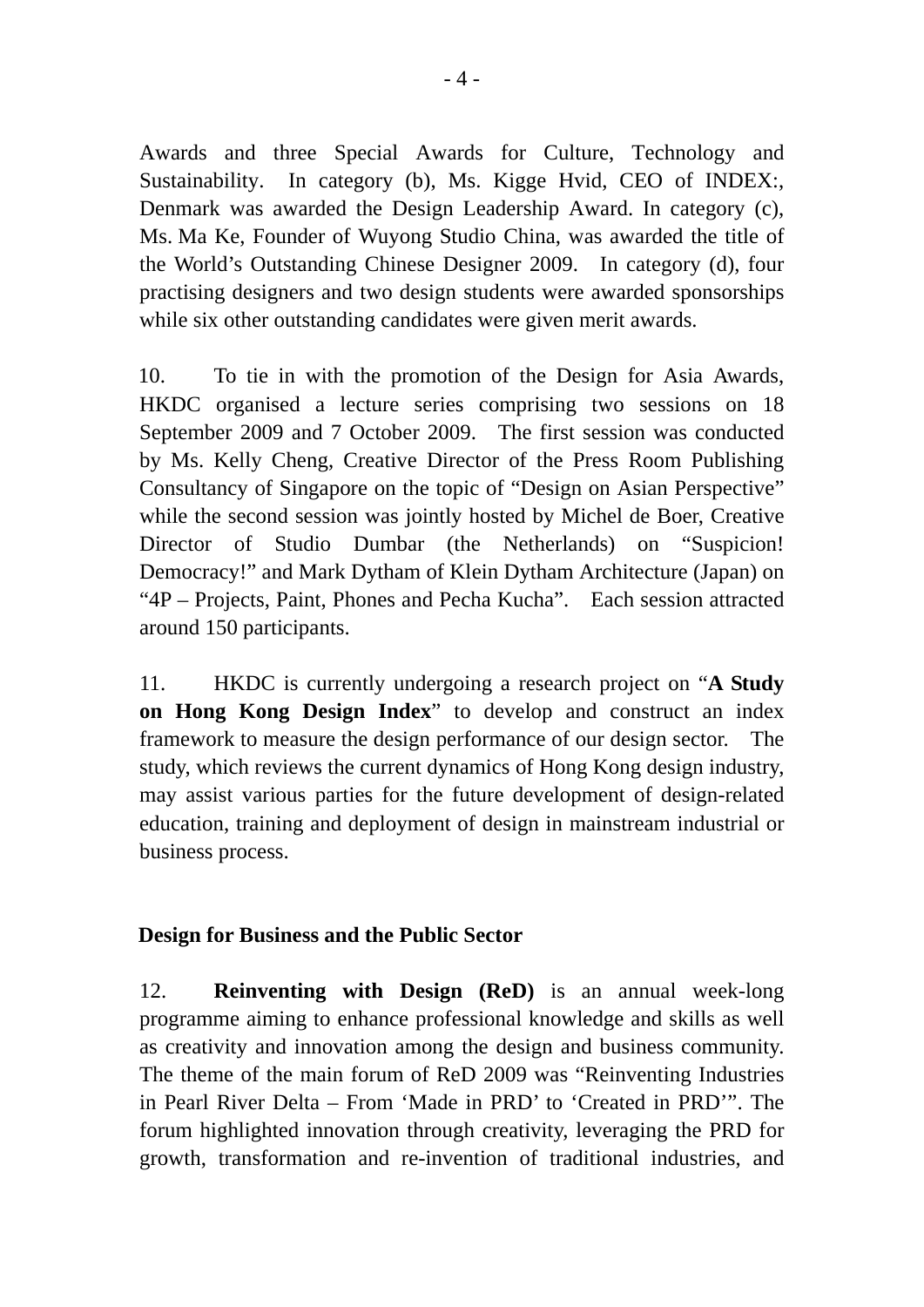expert analysis on how to overcome challenges and sustain business. The forum contained two main sessions, i.e. the morning session on "State-of-the-Art Design Practices and Innovation Management" designed for design directors and senior designers, and the afternoon session on "Reinventing the World Factory" catering for CEOs and senior managers. The total number of participants for the Forum was 261. On 18 and 19 June 2009, a total of 13 workshops specializing in six main sectors namely i) Product, Furniture & Lighting Design; ii) Fashion Accessories; iii) Green Design; iv) Product Design; v) Furniture Design; and vi) Fashion & Trends Design were organised. More than 400 participants benefited from the workshops. A concurrent half-day Shenzhen Seminar co-organised by HKDC and Shenzhen Industrial Design Profession Association (SIDA) on 16 June 2009 was well-attended by 200 participants. Two workshops were held in the afternoon and each was attended by 50 participants.

13. HKDC's flagship event, the **Business of Design Week (BODW)**, is Asia's leading international conference dedicated to design, branding and innovation. BODW 2009 was held from 30 November to 5 December 2009. Through the alliance with this year's partner country, France, BODW 2009 focused on highlighting the best of the French design, such as effective branding strategy, art and culture promotion and industrial design. Elite design luminaries from France including Patrick Blanc, Matali Crasset, Pierre-Alexis Dumas, Patrick Jouin, Jean-Marie Massaud and Jean Nouvel joined the events. Apart from these French design icons, other international speakers included Ben van Berkel, David Butler, Toyo Ito, Calvin Tsao, Zhu Pei and representatives from leading brands such as Jean Paul Gaultier, Prada, Pylones, Perrier, Evian, W Hotels and Wallpaper\* also participated. Building on the success from previous years, seven specialist sessions took place in addition to the plenary sessions over the three days of the BODW Forum. The seven specialist sessions were: Fashion & Apparel, Product & Design, Business of Intellectual Property (B.I.P.) Forum, Brands & Design, Space & Design, Culture & the City, Communications & Design. The concurrent events held in BODW 2009 included –

a) *DesignEd Asia* – The DesignEd Asia Conference 2009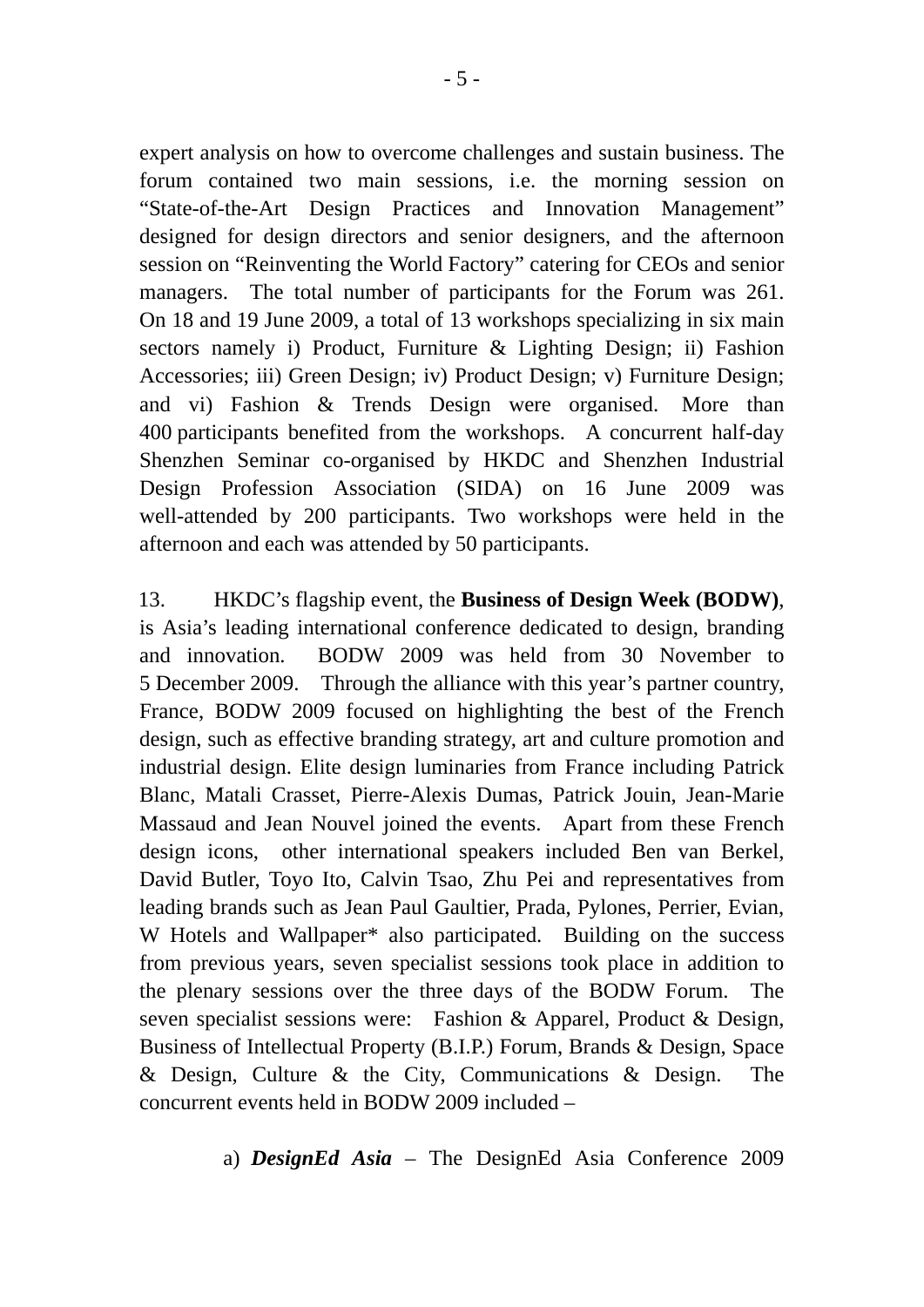marked its fifth anniversary with the year's theme "Forget the Future. What are Today's Design Education Issues?". It was a two-day programme featuring presentations, panel discussion, and paper presentations. The conference provided a practical platform to bring international design educators and professionals together to share views, knowledge and experiences. The conference was divided into four areas covering Industrial Design Education, Design + Innovation Management, Academic Exchange, and Global Design Network.

- b) *Brand Asia* The conference brought together world-class brand management experts from academic and business sectors to share cutting edge information on current trends in brand management and innovation. Presentations covered issues at the forefront of corporate strategy and branding.
- c) *InnoAsia* This InnoAsia conference organised by the Hong Kong Science & Technology Parks Corporation (HKSTPC) aimed to provide a platform for the local academia, scientists, entrepreneurs and the business community to gain knowledge and insight from world experts on how they innovate and deploy technology for market and product creation. The conference titled "Sustainable City, Transportation & Energy" provided an opportunity for participants to exchange views and seek business collaboration. Break-out sessions of the conference were devoted for "Science Park Applied Research Commercialisation" Forum, which connected local researchers and innovators with venture capitalists and the business community in order to facilitate the commercialisation of viable R&D projects.
- d) *Education Corner* This programme is an important educational element of BODW every year. The programme was organised by the Hong Kong Polytechnic University and Hong Kong Design Institute to enable secondary school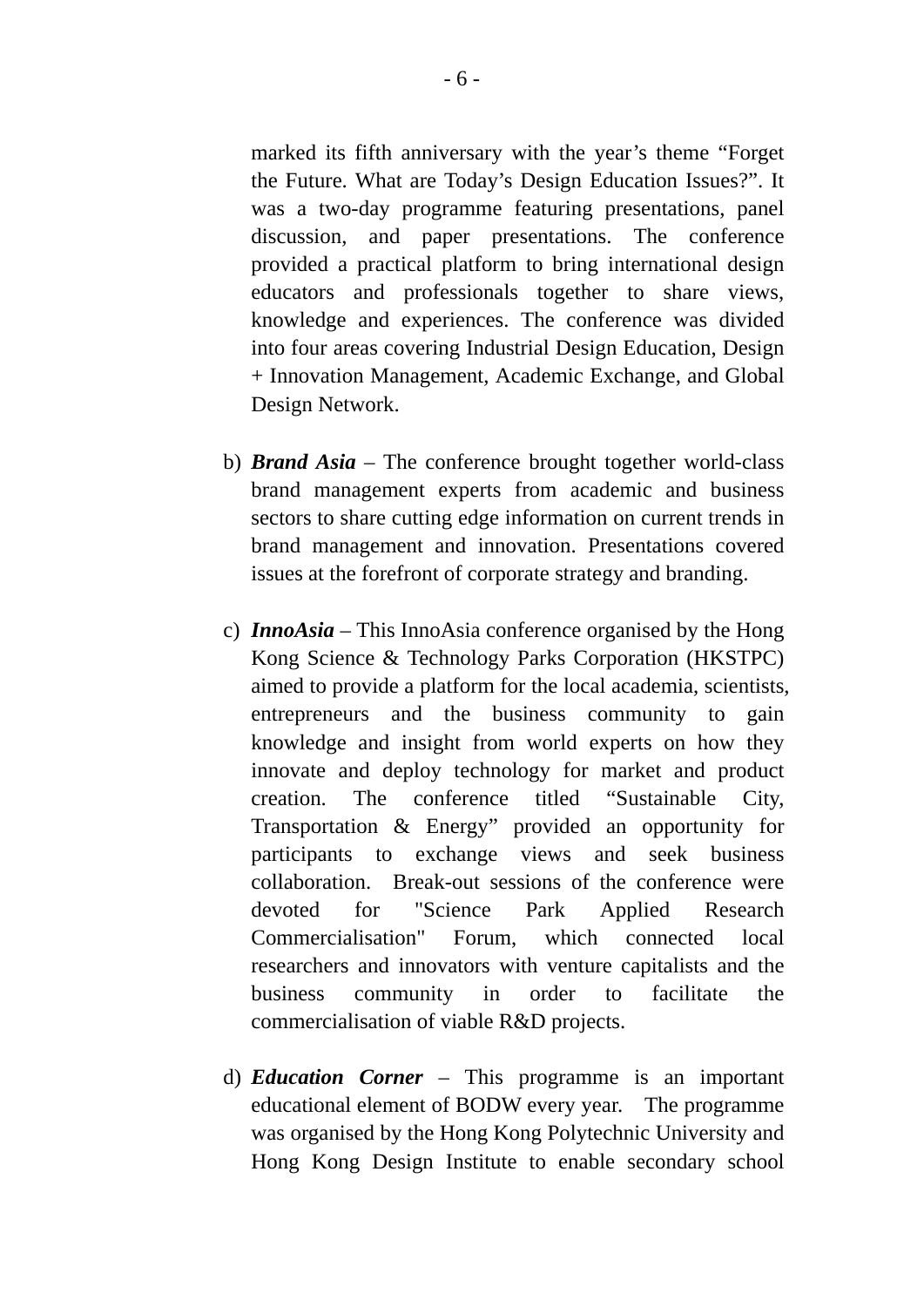students to experience design process and inspire them to develop their creative talents.

- e) *DETOUR* This was an outreach programme of BODW that bonded design with the local community. Organised by Hong Kong Ambassadors of Design, DETOUR introduced a series of over forty exhibitions and activities showcasing design work and open forums. They successfully took BODW into the community celebrating the creative aspects of our city. The aim of DETOUR is to promote public awareness on the value of design, arts and culture through design interaction. This year, the DETOUR event was held at the former Hollywood Road Police Married Quarters, making use of the heritage site for holding its activities, which were well attended by the public.
- f) *Design EX'09* Themed "That's the New Age", Design EX'09 showcased the students' works from six leading Mainland educational institutes. More than 200 pieces of graduation work from the students were exhibited to showcase the recent development and standard of design education in the Mainland. Over 30 guided tours and sharing sessions with professional associations and local tertiary and secondary schools were organised. This exhibition was attended by over 8,000 visitors.
- g) *IDT Expo* **–**Inno Design Tech (IDT) Expo was organised by HKTDC and co-organised by HKDC and HKSTPC from 3 to 5 December 2009. It is one of Asia's leading international events for innovation and creativity.

More than 50,000 participants attended BODW 2009, and almost 100 prominent international speakers and brand representatives contributed to the programme. Some 270 regional and international journalists attended and featured BODW 2009. HKDC will continue to hold the BODW in 2010 and the country partner this year is Japan.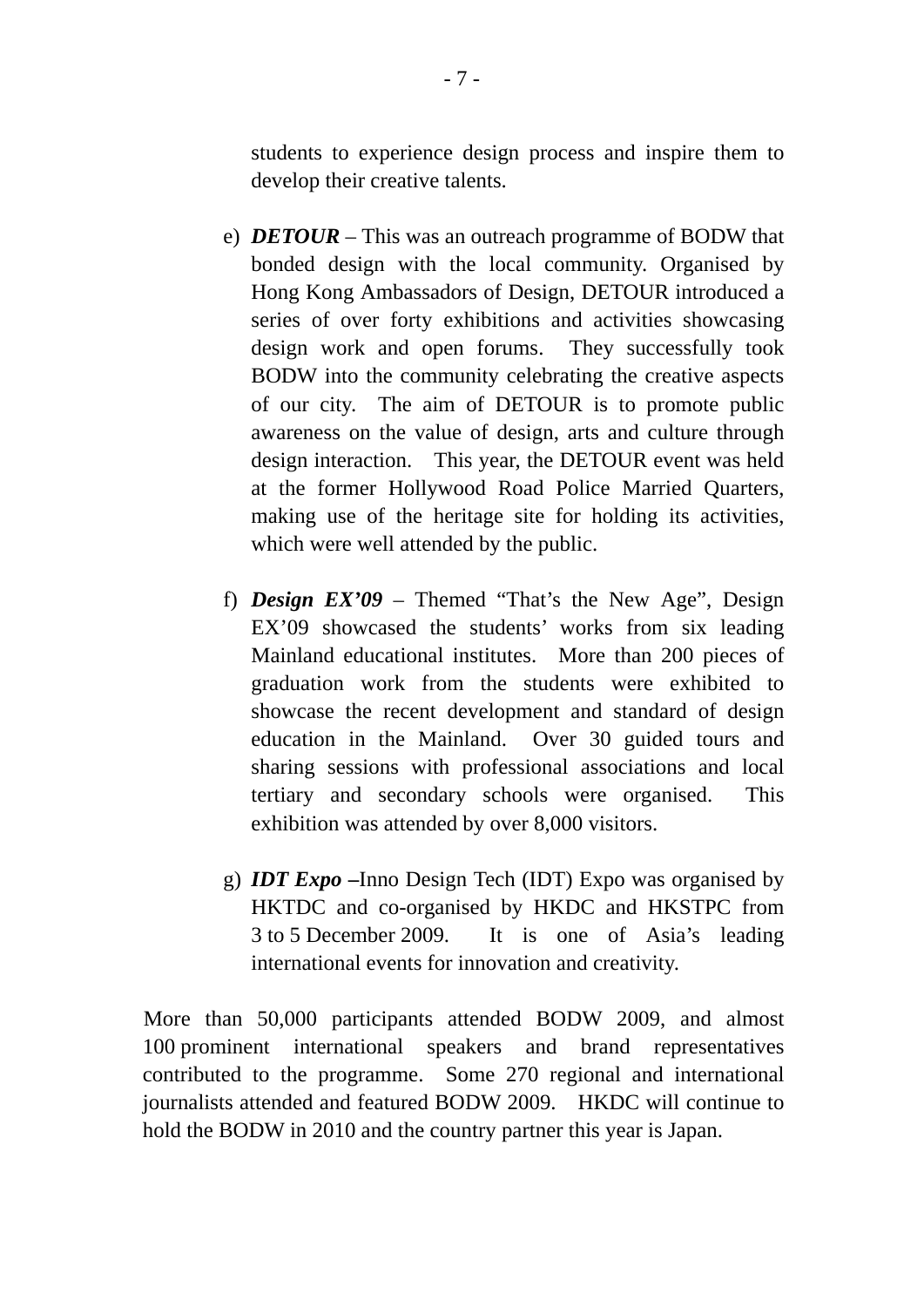14. HKDC championed a pilot project with Hongkong Post to explore a user-centred design approach to public services. A Research Debrief Workshop and a Design Strategy Workshop were held for Hongkong Post in October 2009. The project was part of HKDC's effort to encourage and promote the use of design to generate ideas for new approach to business and service transformation.

15. In partnership with Hong Kong General Chamber of Commerce (HKGCC), a luncheon series was held on 11 March, 20 May and 30 September 2009 respectively with the aim to raise awareness of design management among members of HKGCC and to enhance the role of "design" in business.

### **Design for the Public**

16. To help promote students' creative thinking and problem-solving skills through design workshops and school projects, HKDC commenced to organise the **Design to Empower workshop series** with senior secondary schools being the main target group. During the past year, a total of 16 schools and 558 students participated in the programme. In partnership with the Hong Kong Federation of Youth Groups, a project "**Learning to Design Thru Monster**" was organised in the first quarter of 2009. To follow-up, an exhibition showing artworks of the students was held from 14 to 27 July 2009 at the InnoCentre. An introductory workshop for teachers of participating schools was also organised on 26 September 2009. In addition, HKDC also commenced the "**Other Learning Experience**" programme in the form of guided tours to design and creative exhibitions for secondary school students. Seven guided tours attracting over 180 students and teachers were organised on 18 December 2009, 23 December 2009 and 8 January 2010.

17. Following the success of last year, a two-week "**Discover Design**" was held from 18 July to 1 August 2009 to arouse students' interest in design and inspire them to get prepared for further studies or career in the design field. Over 2,000 teachers, parents, designers and students, including 32 students from Shantou University, participated in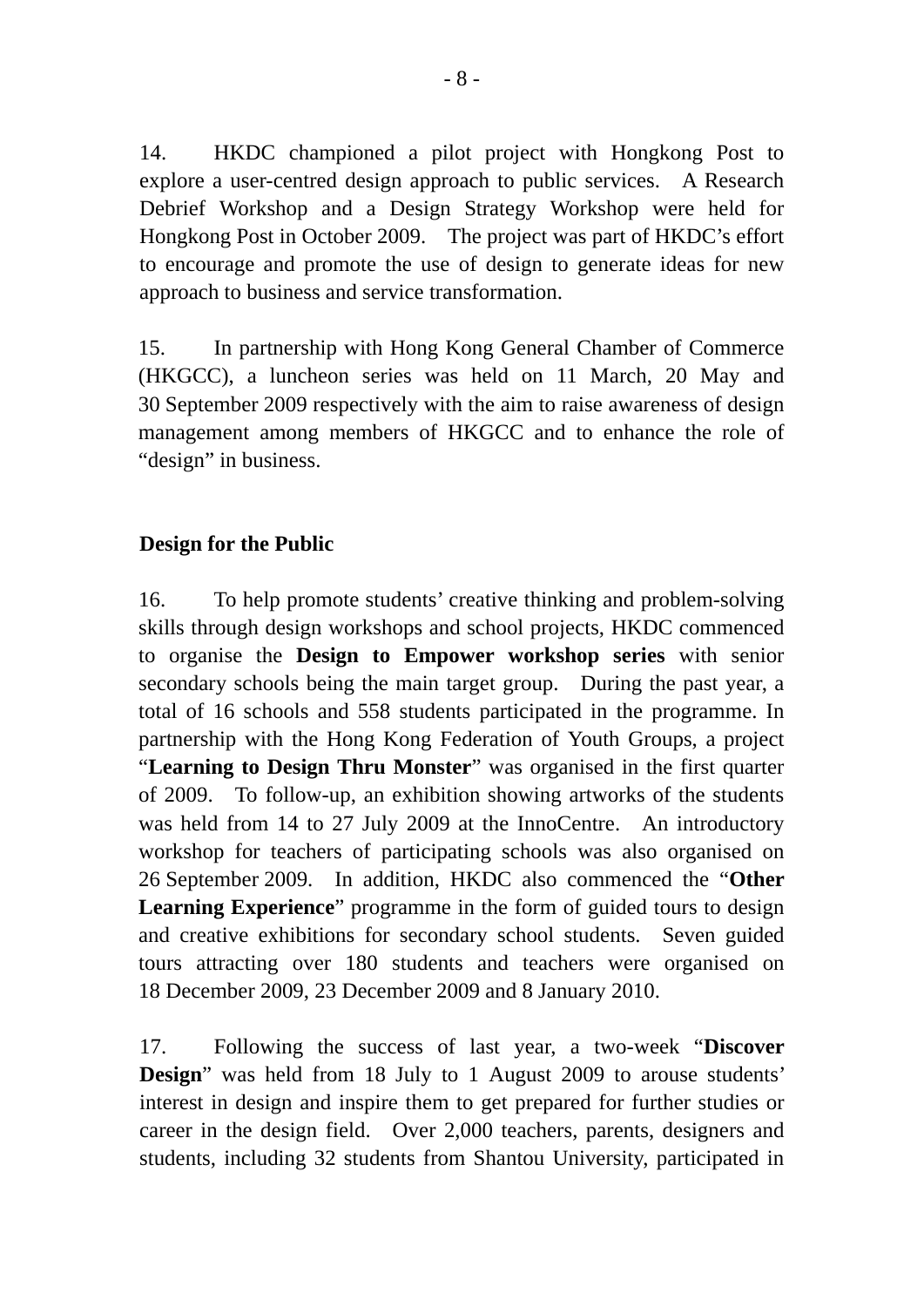the programme, which included a five-day workshop, a briefing session and an exhibition.

18. A **DesignEd Mart** was held on 25 July 2009 providing students from 18 local universities and post secondary education institutions with the opportunity to display and sell their design and innovative products in an open market. Over 1,000 visitors attended the mart.

19. In order to connect HKDC with the wider community, it has introduced a "**Partners in Design**" scheme to promote collaboration with external parties such as NGOs, professional bodies, education institutions and trade associations. Three events, namely, GAA Techno Summit 2009 with Graphics Arts Association (GAA) of Hong Kong, Education Bureau Applied Learning Expo, and Fall Course 2009 with Excel, HK Academy for Performing Arts were organised during November and December 2009.

20. HKDC maintains a reference library serving design professionals, students and the general public since 2008. As at end 2009, it has a collection of over 800 books and 75 titles of international design periodicals. A "One" exhibition was held at the library from March to May 2010. Being the first exhibition held at the library, it offered visitors to explore the early works of more than 40 famous Hong Kong graphic designers and to glimpse through how design techniques, subjects and aesthetics transform over the years.

21. To promote excellence in design to the public, HKDC organised a series of public forums and exhibitions. These included (a) an exhibition on "**Social Energy - Contemporary Communication Design from the Netherlands**" at the InnoCentre in August 2009. The public exhibition, which was jointly presented by OMD Contemporary Design Terminal Beijing and supported by Netherlands China Arts Foundation, Mondrain Foundation and Embassy of the Kingdom of the Netherlands, featured 11 founders and trailblazers in various fields of communication design in the Netherlands and displayed over 300 excellent designs. The exhibition attracted over 2,400 visitors; (b) Forum on "**Contemporary Communication Design from the Netherlands**" held on 6 August 2009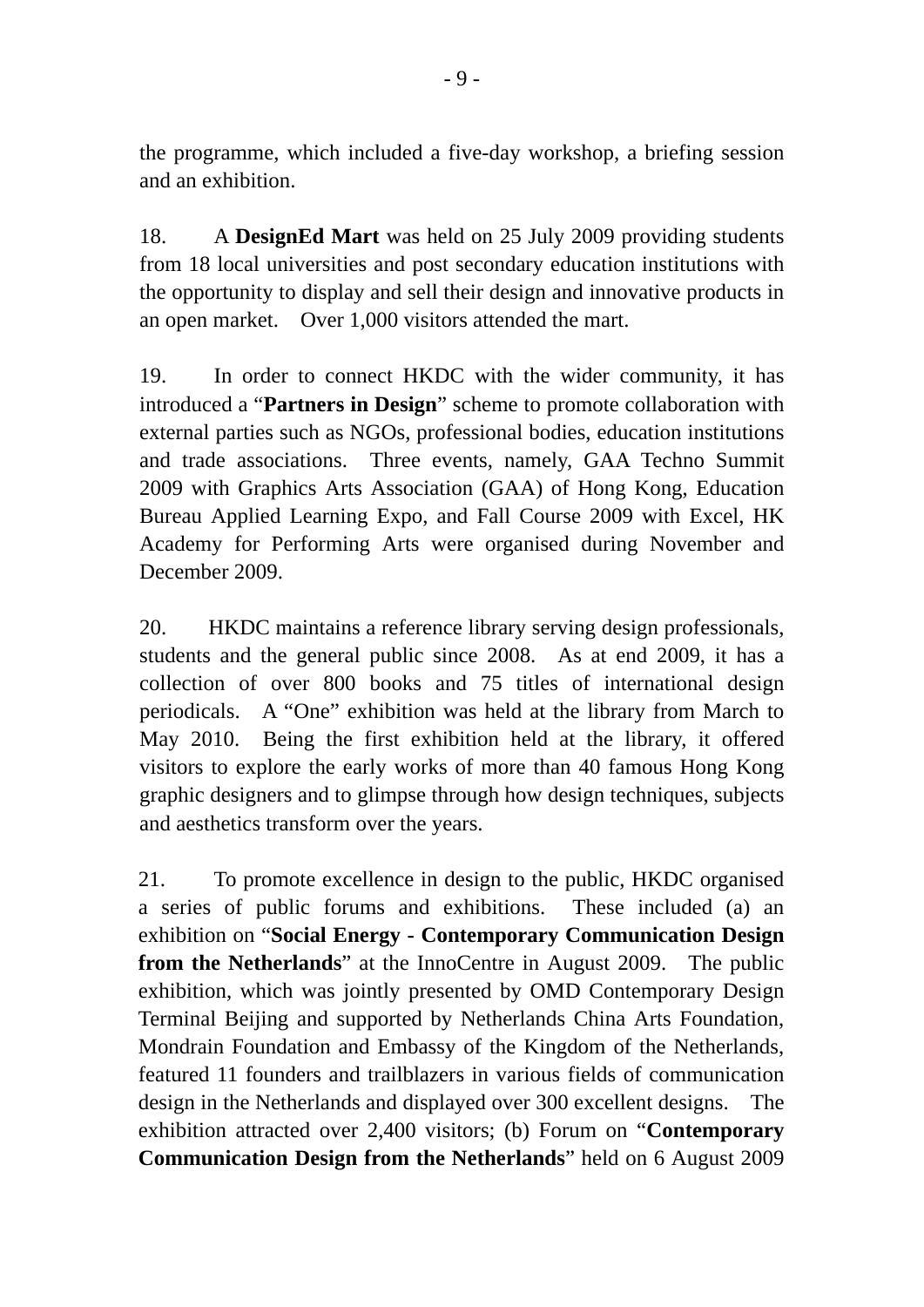and attended by more than 250 participants; (c) "**Entrepreneurship Creative Forum**" co-organised with British Council Hong Kong was held on 8 August 2009. Entrepreneurs from Hong Kong, UK, Thailand and the Mainland shared their experiences with 170 participants; (d) "**Antoine+Manuel Graphic Village**" which was a partner project with Hong Kong Heritage Museum of the Leisure and Cultural Services Department and supported by the Consulate General of France in Hong Kong and Macau, Les Arts Decoratifs in France. The exhibition was held at the Hong Kong Heritage Museum from November 2009 to February 2010 and boasted an architectural journey of houses. monuments and sculptures covered and decorated with whimsical graphic designs. More than 100,000 visitors attended the exhibition; and (e) Lecture by Antoine Andiau and Manuel Warosz on 27 November 2009. The two designers shared their interesting design stories with the 350 full-house attendance at the theatre of Hong Kong Heritage Museum.

## **International Promotion and Relations**

22. An eight-episode television series titled "**Design Cities**" was aired from December 2009 to February 2010. The episodes feature eight design cities around the world and uncover the unique characteristics and elements, such as historical heritage, design culture, government-led initiatives, education, use of public space etc., that qualify these places as design cities.

23. Subsequent to the signing of the Memorandum of Understanding between HKDC and SIDA in December 2008, an industrial design forum was held in Shenzhen on 2 December 2009 as a concurrent event of BODW. The Association also brought a 50-member delegation to join BODW in Hong Kong.

24. As a concurrent event to the official Art & Design Show of the 11th China National Art Exhibition, a "**Hong Kong and Shenzhen Design Exhibition**" was held at Gwan Yue Art Gallery, Shenzhen. The exhibition, co-organised by HKDC, Shenzhen Creative Culture Centre, and Shenzhen Graphic Design Association, featured outstanding works of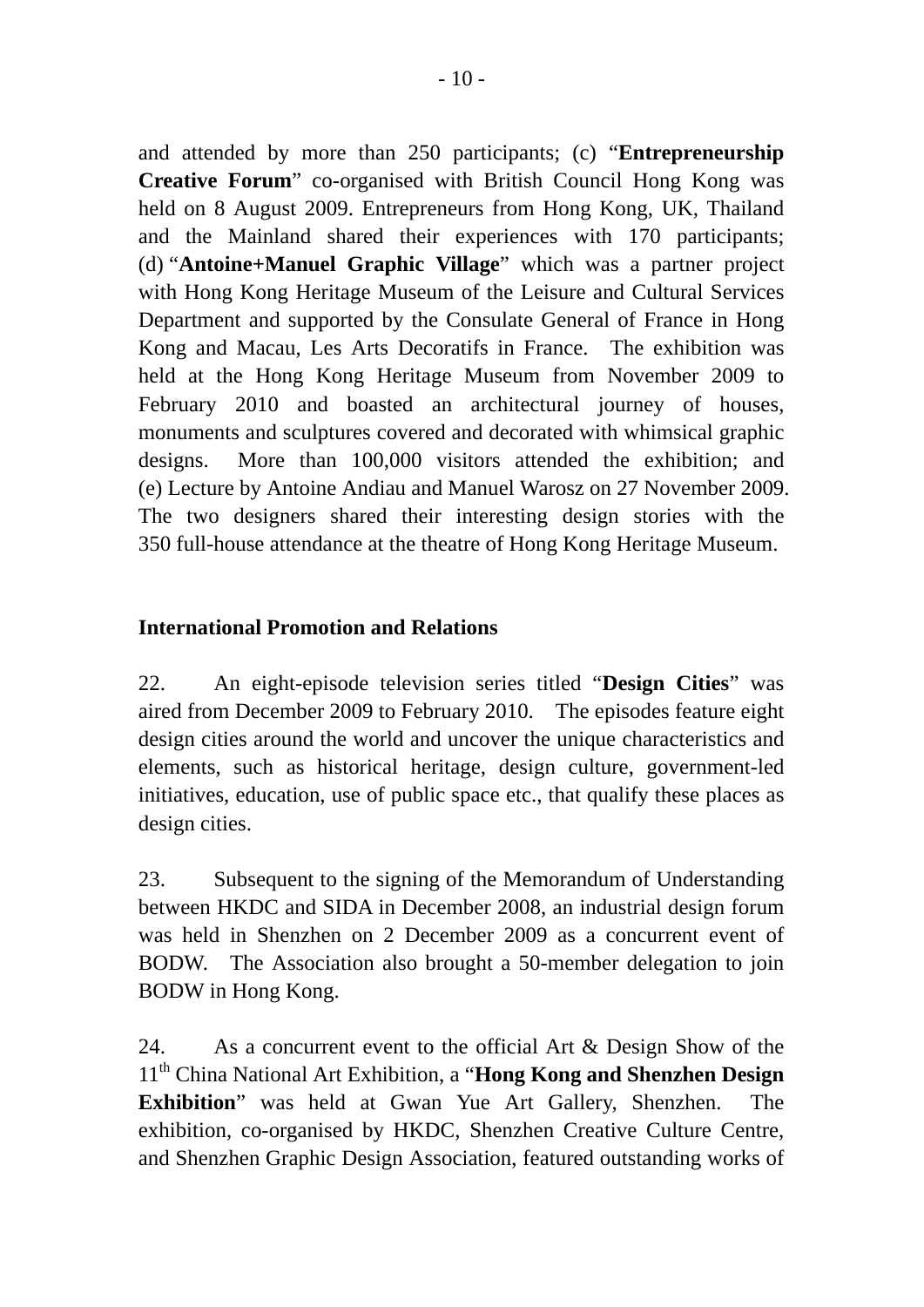design from Hong Kong and Shenzhen and highlighted the different design culture of the two cities.

25.HKDC also promoted Hong Kong's design excellence to the wider public by staging a roving exhibition from 12 to 16 November 2009 in Olympian City on a crossover cooperation between 10 Hong Kong designers and 10 international brands, leveraging on this opportunity to publicise other HKDC's upcoming events and initiatives such as BODW, "Antoine+Manuel" Graphic Village Exhibition and Design Ex '09. The five-day exhibition helped raise public awareness of HKDC's work and key events and attracted media coverage.

26. To build strategic networks with organisations in the Mainland and overseas in the area of design, HKDC collaborated with Guangdong Industrial Design Association, SIDA and Taiwan Design Centre. HKDC also continued to collaborate with a range of Mainland and overseas government officials, consulates, design, education and business institutions, to promote Hong Kong design and build alliances. In 2009-2010, HKDC received 37 official delegations which included the Economic & Trade Commission of Guangdong Province, Trade Commission of Zhongshan Municipal Government, Bureau Ministry of Economy, Trade and Industry of Japan, Japan External Trade Organisation, Seoul Metropolitan Government, Savannah College of Art and Design, and Design Centre Busan, amongst numerous other universities and design organisations.

27. HKDC's events and programmes attracted press attention and interviews with the media, resulting in comprehensive editorial coverage in leading local and international newspapers and magazines. For example, HKDC's flagship event BODW and its concurrent events received more than 460 exposures in traditional and online media including print and digital in the areas of business, design, innovation and technology. ReD commanded 35 media exposures. Other outreach programmes which aroused extensive coverage in the media included Social Energy (13 exposures), Antoine+Manuel Global Village exhibition (20 exposures), Design Ex '09 (5 exposures). Media coverage of HKDC's design education prorgammes also helped raise the awareness of students,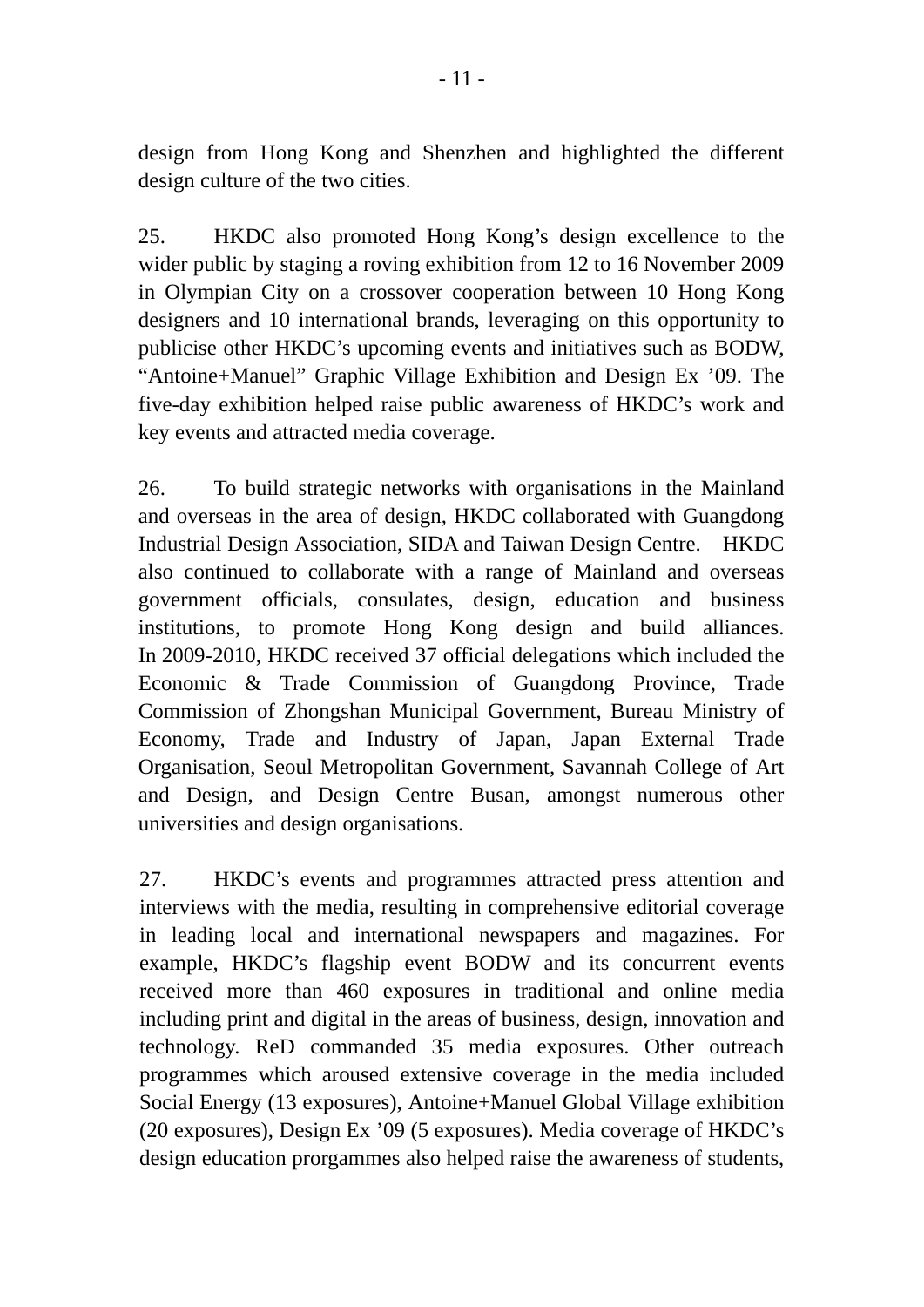teachers and parents about the value of design and its impact in society, with Design to Empower commanding full page editorial coverage in the education feature section of two leading local Chinese newspapers.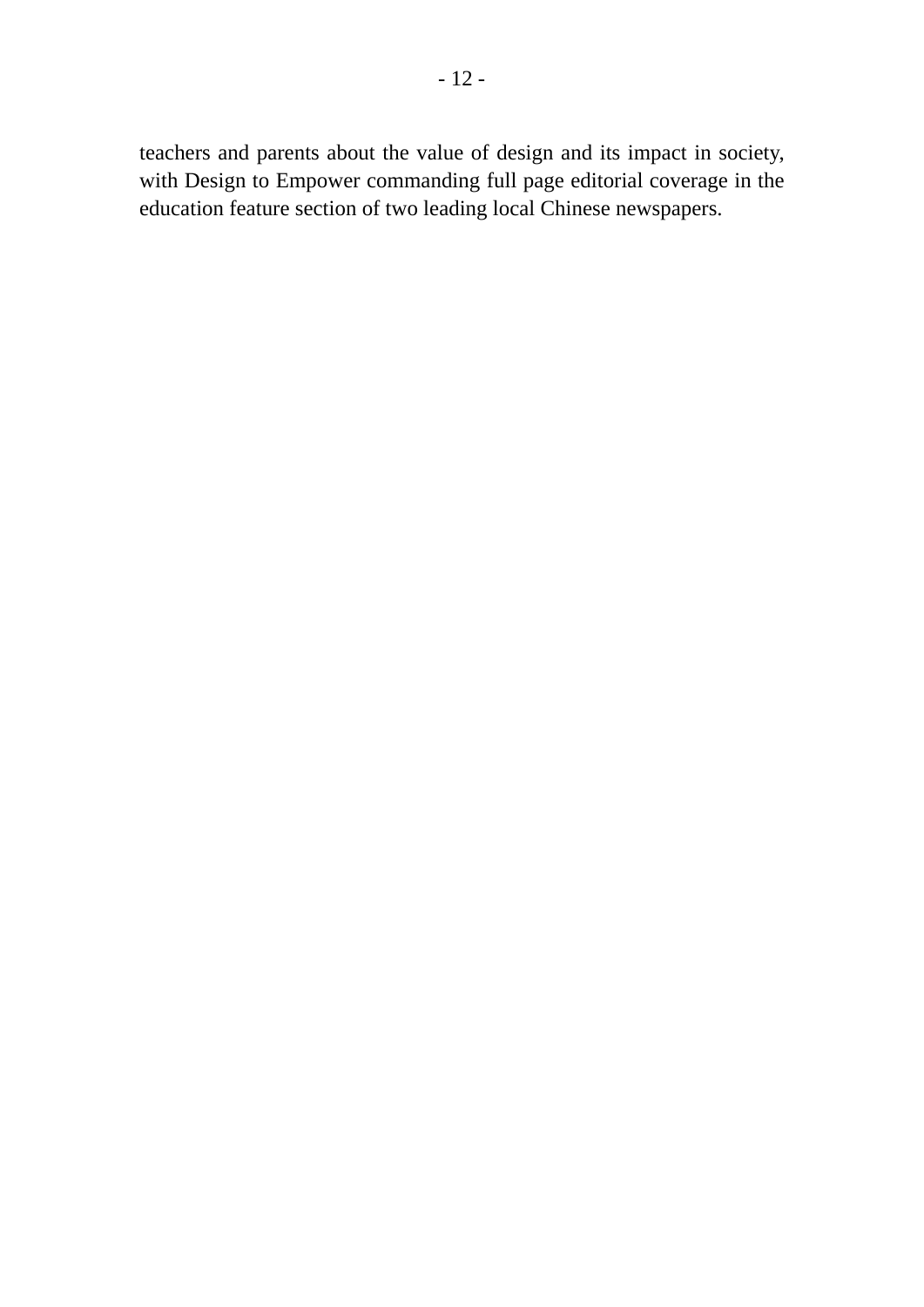#### **Annex 2**

|              |                                                          | Actual<br>2007-08*<br>\$ million | Actual<br>2008-09<br>\$ million | <b>Unaudited</b><br>2009-10<br>\$ million | Projected<br>2010-11<br>\$ million | <b>Indicative</b><br>2011-12<br>\$ million |
|--------------|----------------------------------------------------------|----------------------------------|---------------------------------|-------------------------------------------|------------------------------------|--------------------------------------------|
| a)           | <b>Expenditure</b>                                       |                                  |                                 |                                           |                                    |                                            |
|              | staff<br>i)                                              | 7.6                              | 12.2                            | 12.4                                      | 14.1                               | 14.1                                       |
|              | ii) administration                                       | 2.1                              | 3.3                             | 3.5                                       | 4.0                                | 4.0                                        |
|              | iii) programmes                                          | 7.4                              | 5.4                             | 4.8#                                      | 10.6                               | 8.9                                        |
|              | <b>Total</b>                                             | 17.1                             | 20.9                            | 20.7                                      | 28.7                               | <b>27.0</b>                                |
| $\mathbf{b}$ | Income                                                   |                                  |                                 |                                           |                                    |                                            |
|              | funding from Gov't<br>$\mathbf{i}$                       | 15.0                             | 18.5                            | 19.5                                      | 27.2                               | 25.8                                       |
|              | sponsorship and<br>$\rm ii)$<br>other income $^{\Delta}$ | 2.1                              | 2.4                             | 1.2                                       | 1.5                                | 1.2                                        |
|              | <b>Total</b>                                             | 17.1                             | 20.9                            | 20.7                                      | 28.7                               | 27.0                                       |

#### **Income and Expenditure of HKDC from 2007-08 to 2011-12**

\* Only figures for 1 July – 31 March are shown.<br> $\frac{1}{2}$  Eall in expenditure was a result of cancellation

Fall in expenditure was a result of cancellation of some programmes (including overseas programmes) because of the H1N1 outbreak and downturn of the economy.

 $\triangle$  Sponsorship in kind not included.